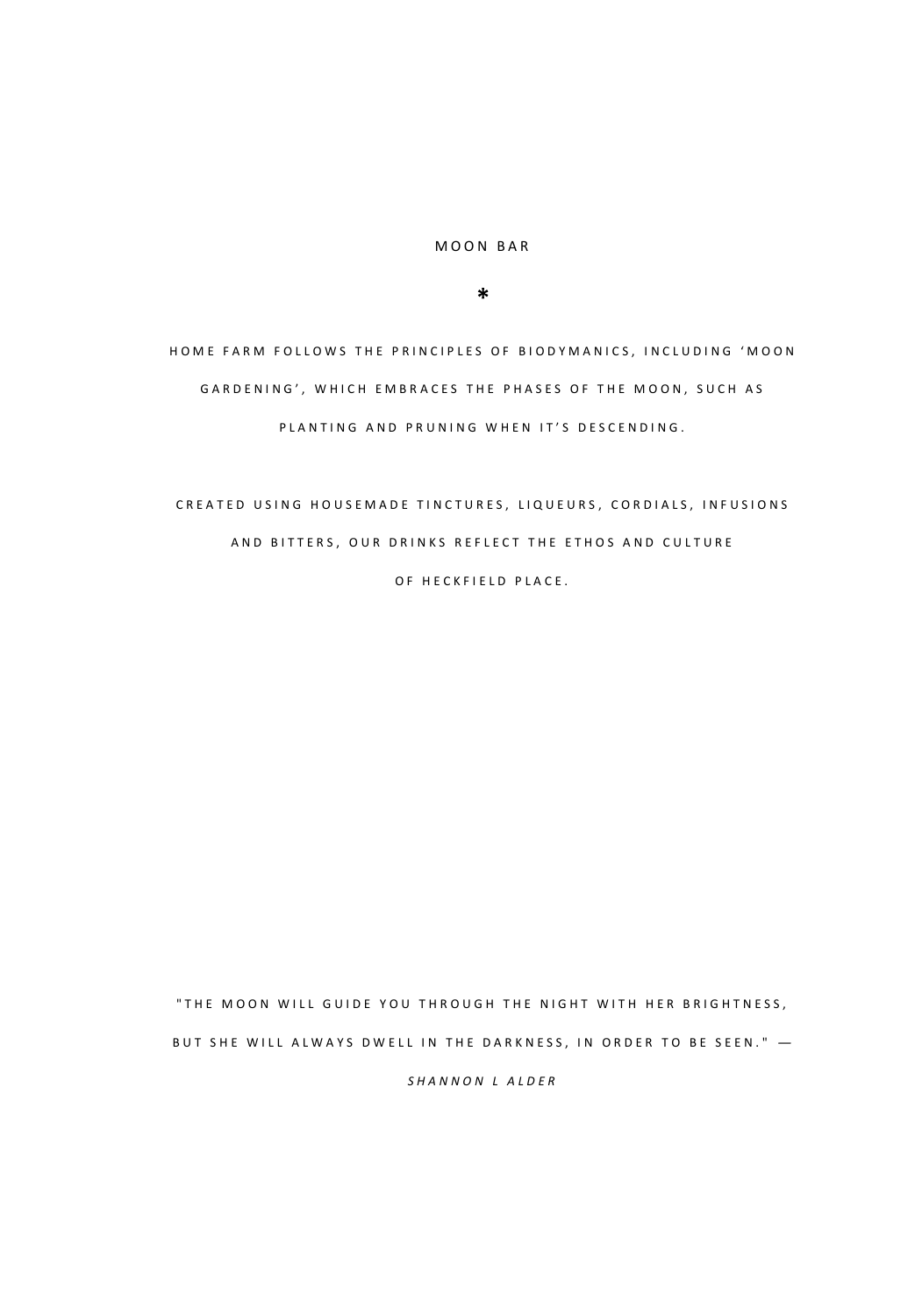## CANTARITO SWIZZLE TEQUILA BLANCO, YELLOW CHARTREUSE, ORANGE CORDIAL, LIME JUICE, GRAPEFRUIT JUICE, SALT

£ 1 6

#### THE ORANGE BLOSSOM

SWEET VERMOUTH, ORANGE LIQUEUR, ORANGE JUICE, ORANGE BITTERS £ 1 8

**NEGROSA** 

GIN, ROSE LIQUEUR, FARM BERRY CORDIAL, CARDOON LIQUEUR £ 1 8

COFFEE NEGRONI

M EZ CAL JOVEN, GIN, ITALIAN BITTER LIQUEUR, SWEET VERMOUTH INFUSED WITH OUR HOUSE BLEND COFFEE

£ 1 8

SPRING SOUR

VODKA, RHUBARB CORDIAL, FARM STRAWBERRY LIQUEUR, LEMON JUICE, EGG WHITE

£ 1 8

## CAFÉ CORLEONE RYE WHISKEY, COFFEE LIQUEUR, DEMERARA, CHOCOLATE AND ORANGE B I T T E R S £ 1 6

" A L W A Y S R E M E M B E R W E A R E U N D E R T H E S A M E S K Y , LOOKING AT THE SAME MOON." *— M A X I N E L E E*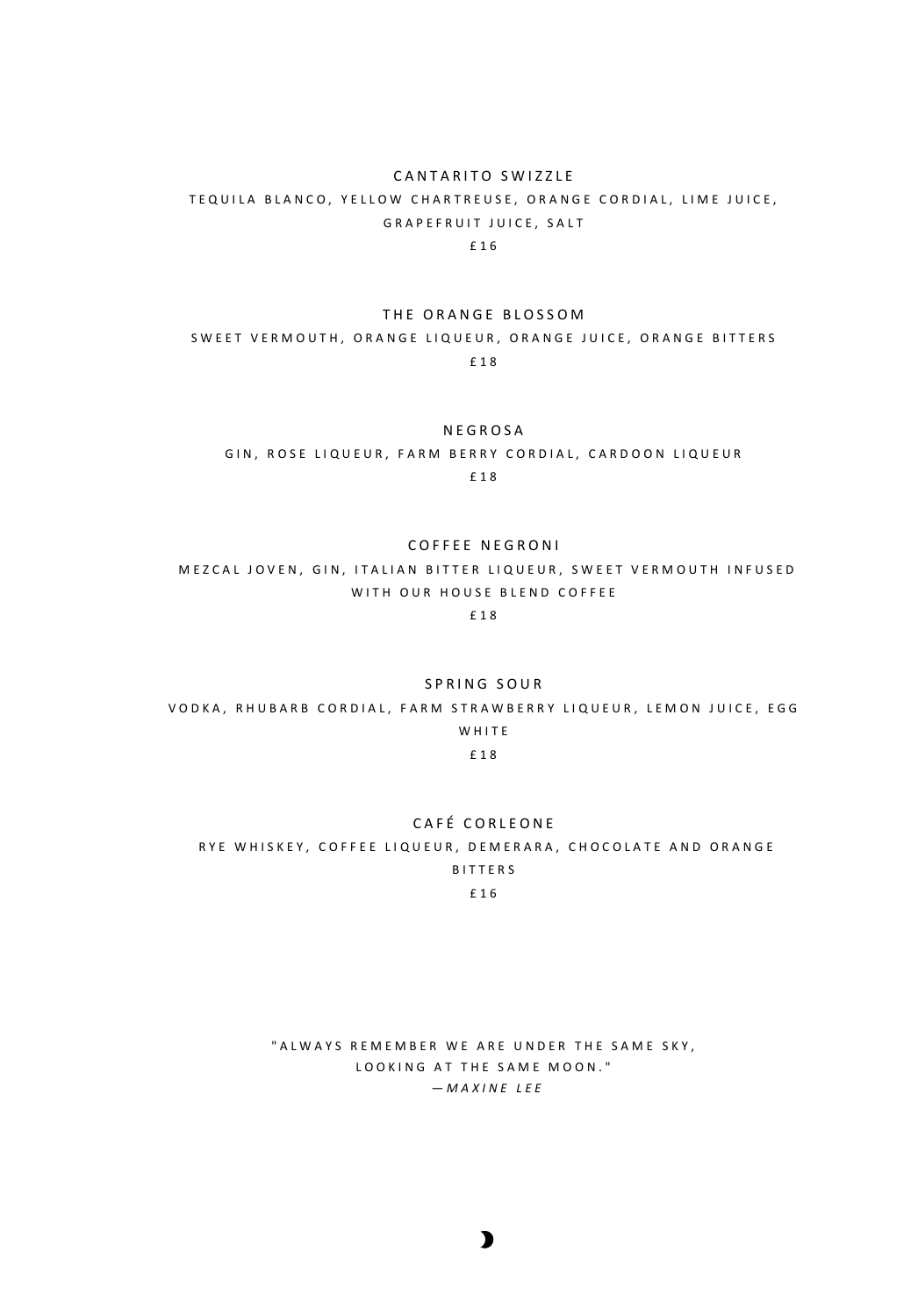#### A L C O H O L - F R E E C O C K T A I L S

 $\ast$ 

#### P R E T T Y IN PINK

SEEDLIP GARDEN, FARM BLACKCURRANT SYRUP, LEMON JUICE, SODA WATER £ 1 1

### CONSCIOUS DAISY

### FARM LEMON VERBENA CORDIAL, LIME JUICE, ORANGE JUICE, RED CHILLI £ 8

#### FROM HARRIS WITH LOVE

WILD EVE BOTANICAL INFUSION #1, JUNIPER, EARL GREY AND CARDOON C O R D I A L £ 1 1

#### A L C O H O L - F R E E S P I R I T S

( 5 0 M L )  $\ast$ 

| SEEDLIP GARDEN 108 AND TONIC             |       |
|------------------------------------------|-------|
| SEEDLIP SPICE 94 AND TONIC               | f 9   |
| WILD EVE BOTANICAL INFUSION #1 AND TONIC | f 1 1 |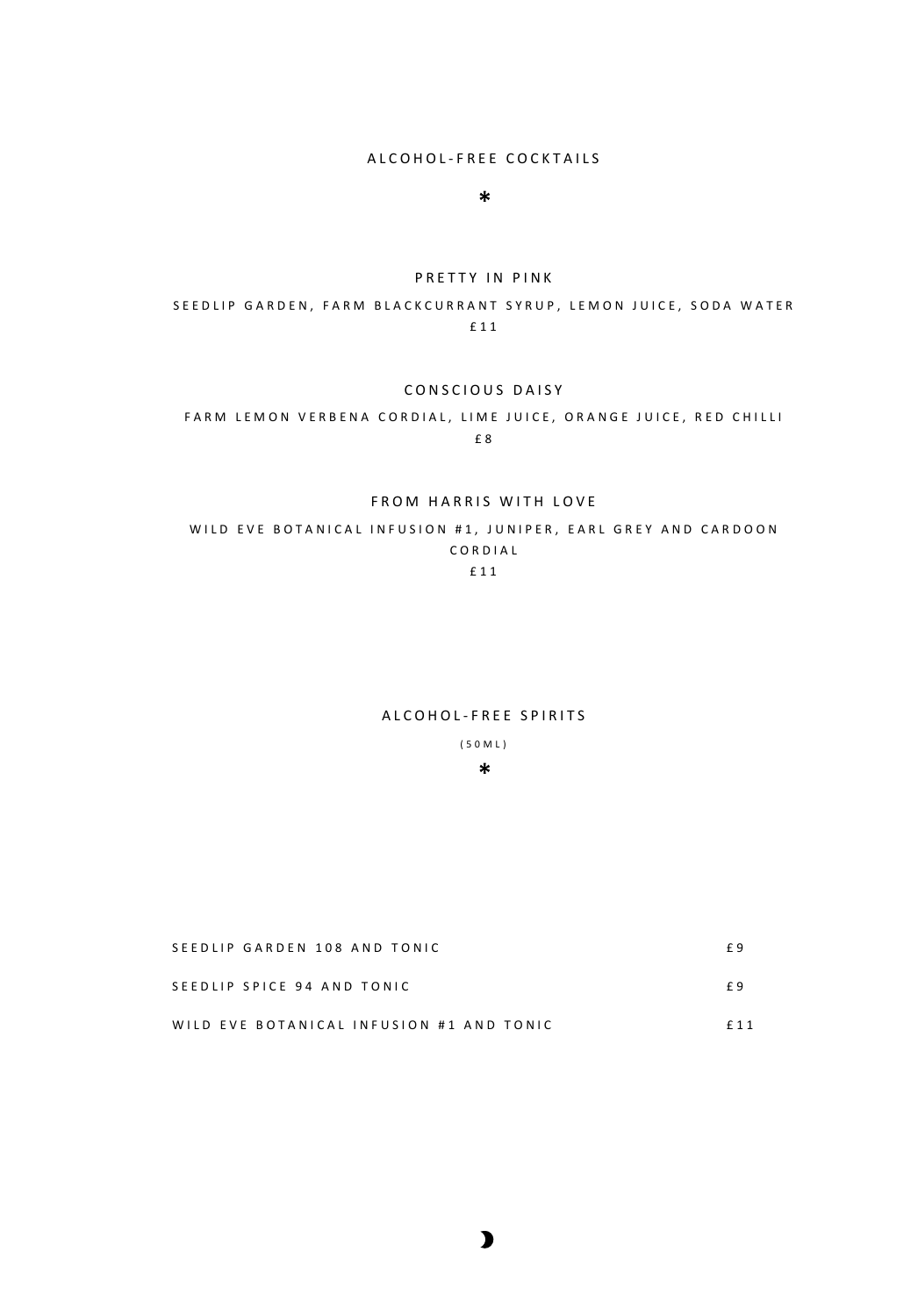G I N

( 5 0 M L )

 $\ast$ 

| TWISTED NOSE, England              | £10 |
|------------------------------------|-----|
| SAPLING, England                   | £10 |
| HIGHCLERE CASTLE, England          | £11 |
| BOATYARD, DOUBLE, England          | £11 |
| DE BORGEN, GENEVER, Holland        | £11 |
| HYOGO, 135 EAST, Japan             | £12 |
| SEVEN HILLS, Italy                 | £12 |
| SACRED, OLD TOM, England           | £12 |
| NIKKA, COFFEY, Japan               | £13 |
| SMEATON'S, BRISTOL METHOD, England | £14 |
| FOREST, England                    | £17 |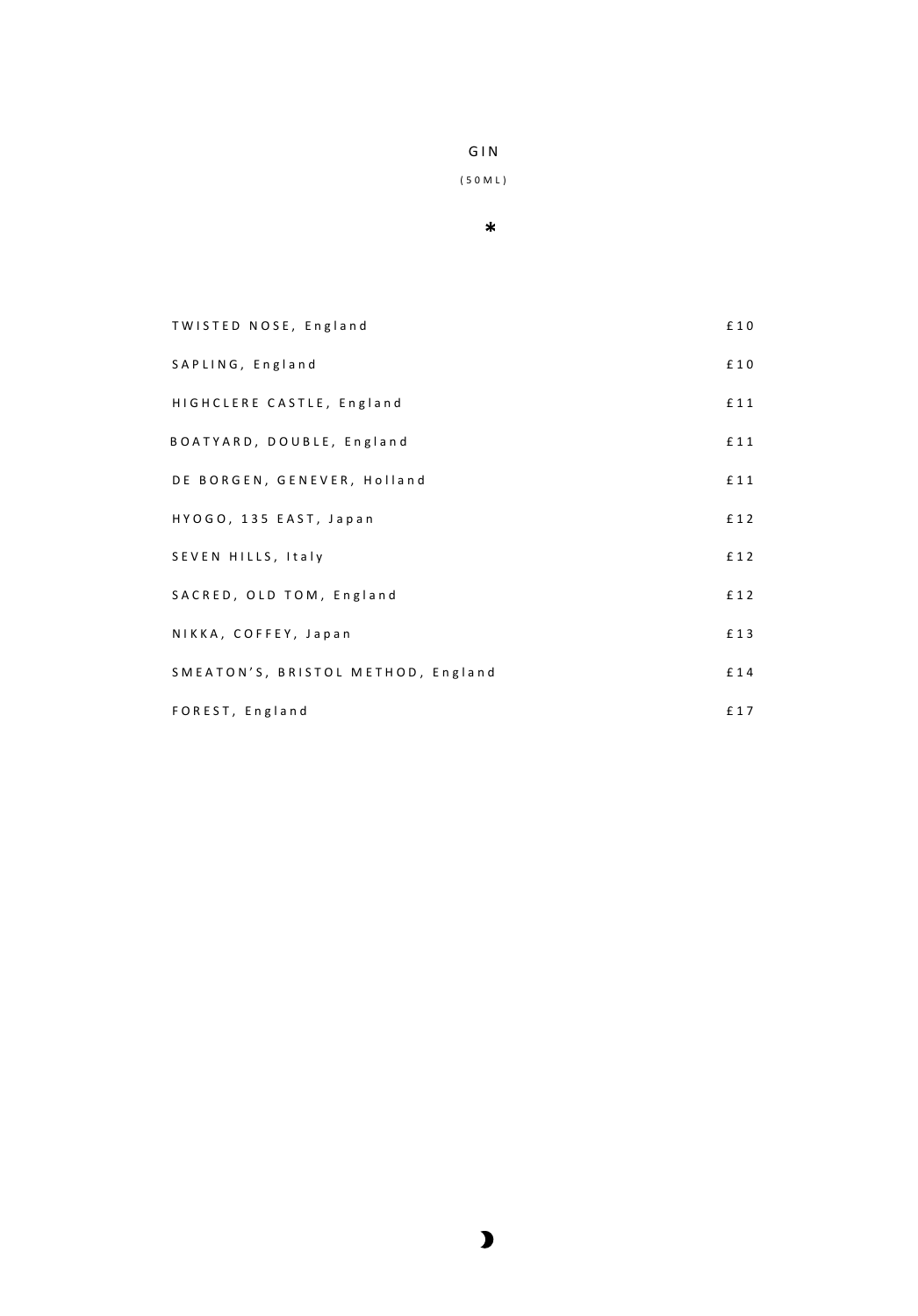## V O D K A

( 5 0 M L )

#### $\ast$

| BIMBER BARLEY, England      | £9  |
|-----------------------------|-----|
| SAPLING, England            | £11 |
| POTOCKI, Poland             | £11 |
| CHOPIN RYE, Poland          | £12 |
| ELDERWOOD, England          | £12 |
| BLACK COW, England          | £12 |
| MERMAID SALT, England       | £13 |
| BLOOMSBURY, PEATED, England | £14 |
| STOLI ELIT, Latvia          | £16 |
| BELUGA GOLD LINE, Russia    | £42 |

## R U M

#### ( 5 0 M L )

#### $\ast$

| VERITAS, FOURSQUARE, Barbados & Jamaica               | £10   |
|-------------------------------------------------------|-------|
| ALUNA, COCONUT, Guatemala                             | £10   |
| REAL MCCOY, 3 YEARS, Barbados                         | £11   |
| DOORLYS XO, Barbados                                  | £12   |
| BLACK TOT, FINEST CARRIBEAN, West Indies              | £12   |
| TROIS RIVIÈRES, CUVÈE DE MOULIN, Martinique           | £13   |
| EMINENTE, RESERVA 7, Cuba                             | £17   |
| NEISSON, LE RHUM BLANC, Martinique                    | £17   |
| ANGOSTURA, NO1 CASK, 16YRS, Trinidad & Tobago         | £ 2 3 |
| BRUGAL, PAPA ANDRES, ALEGRIA 2015, Dominican Republic | £150  |
| BLACK TOT, 40YRS, West Indies                         | £220  |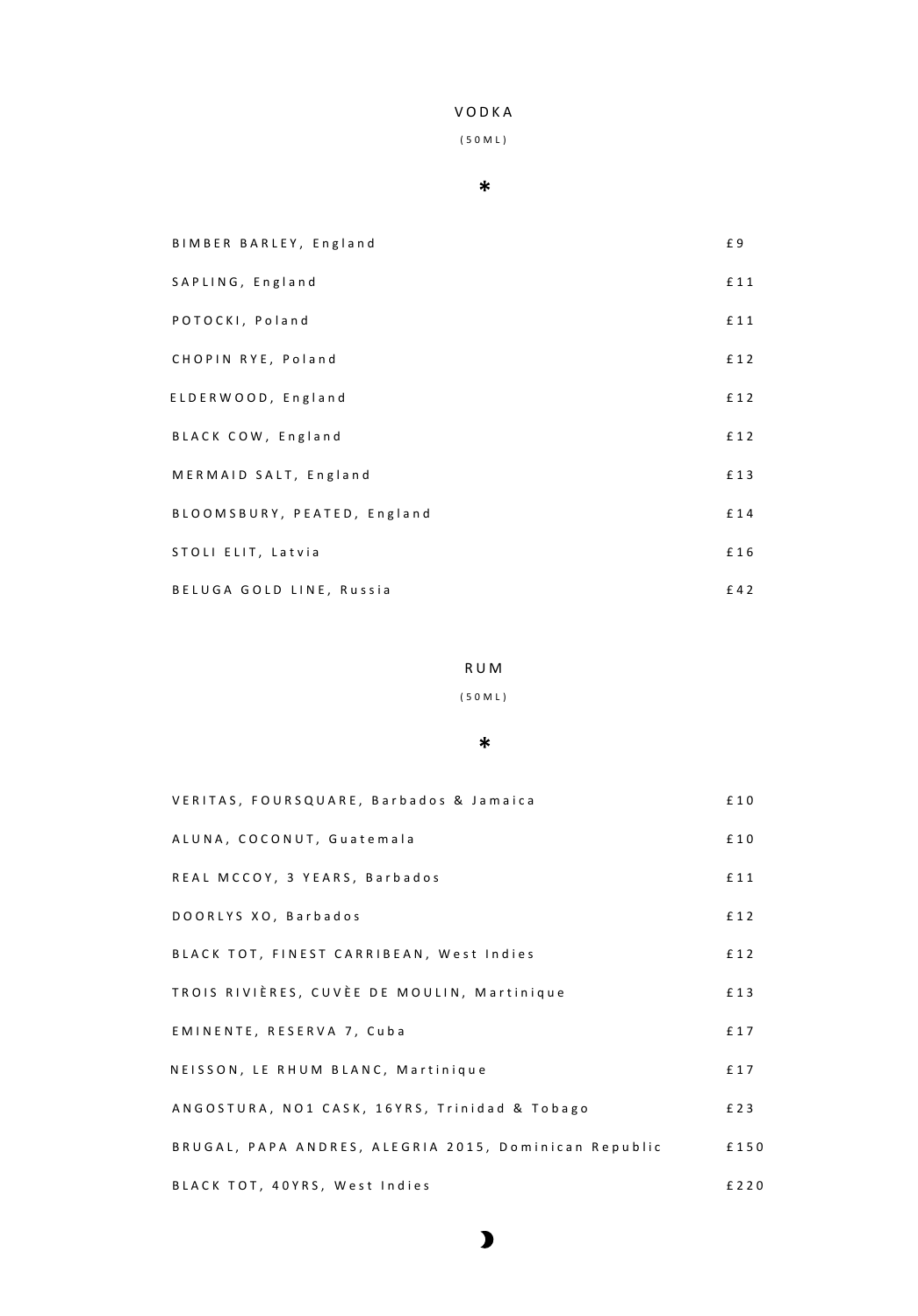## CACHAÇA AND PISCO

## ( 5 0 M L )

#### $\ast$

| ABELHA CACHACA, SILVER, Brazil | £8  |
|--------------------------------|-----|
| BARSOL PISCO, TORONTEL, Peru   | £11 |

A G A V E

( 5 0 M L )

#### $\ast$

| TAPATIO, BLANCO, TEQUILA              | £11   |
|---------------------------------------|-------|
| AMORES, VERDE, MEZCAL                 | £12   |
| ILLEGAL, JOVEN, MEZCAL                | £14   |
| CENOTE, ANEJO, TEQUILA                | £15   |
| LA VENENOSA, SIERRA, RAICILLA         | £15   |
| LOS DANZANTES, REPOSADO, MEZCAL       | £16   |
| ILLEGAL, REPOSADO, MEZCAL             | £17   |
| HERRADURA, REPOSADO, TEQUILA          | £ 2 2 |
| DEL MAGUEY, SAN PEDRO TAVICHE, MEZCAL | £ 2 2 |
| FORTALEZA, ANEJO, TEQUILA             | £23   |
| CASA DRAGONES, BLANCO, TEQUILA        | £24   |

" GO SLOWLY, MY LOVELY MOON, GO SLOWLY." *— K H A L E D H O S S E I N I*

## $\mathbf{L}$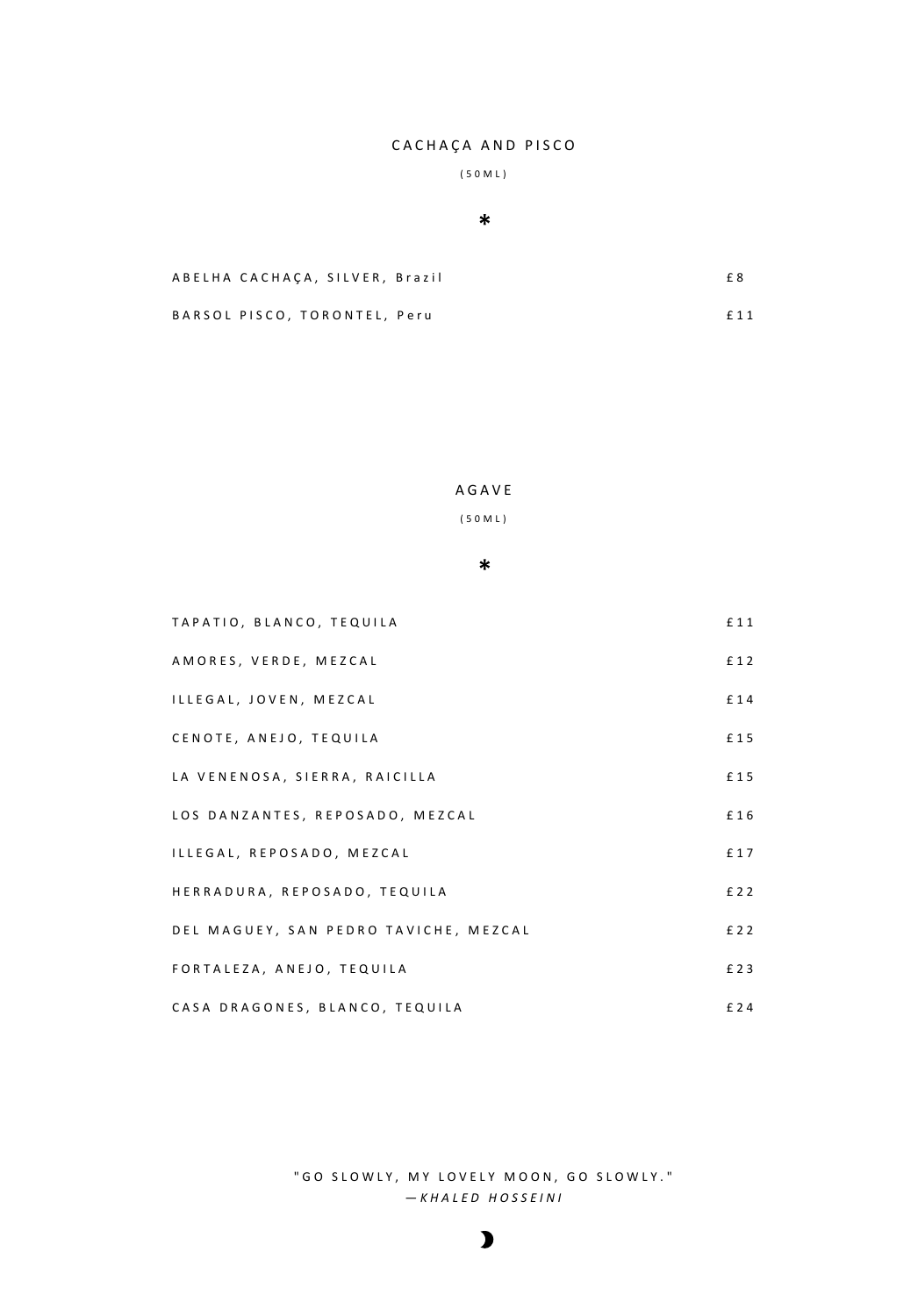## C A L V A D O S

( 5 0 M L )

## $\ast$

M I CHEL HUARD, HORS D'AGE, Pays d'Auge en anno 1920 ann an E16

#### C O G N A C

( 5 0 M L )

#### $\ast$

| ABK6, SINGLE ESTATE, VSOP       | £13  |
|---------------------------------|------|
| FRAPIN, FONTPINOT, XO           | £ 24 |
| CAMUS, EXTRA DARK & INTENSE, XO | £55  |
| COMPTE, AUDOIN DE DAMPIERRE, XO | £240 |

#### A R M A G N A C

( 5 0 M L )

#### $\ast$

| BAS ARMAGNAC. LABERDOLIVE. DOMAINE DE JAURREY |  | f 7 2 |
|-----------------------------------------------|--|-------|
| CROIX DE SALLES. 1892                         |  | £200  |

## G R A P P A

( 5 0 M L )

#### $\ast$

| HV SPIRITS, AQUA VITAE, Hampshire, England | £12  |
|--------------------------------------------|------|
| ANTINORI, TIGNANELLO GRAPPA, Italy         | £ 10 |
| TOSOLINI, 'I LEGNI' ROVERE, Friuli, Italy  | f 14 |

## $\mathbf{\mathbf{b}}$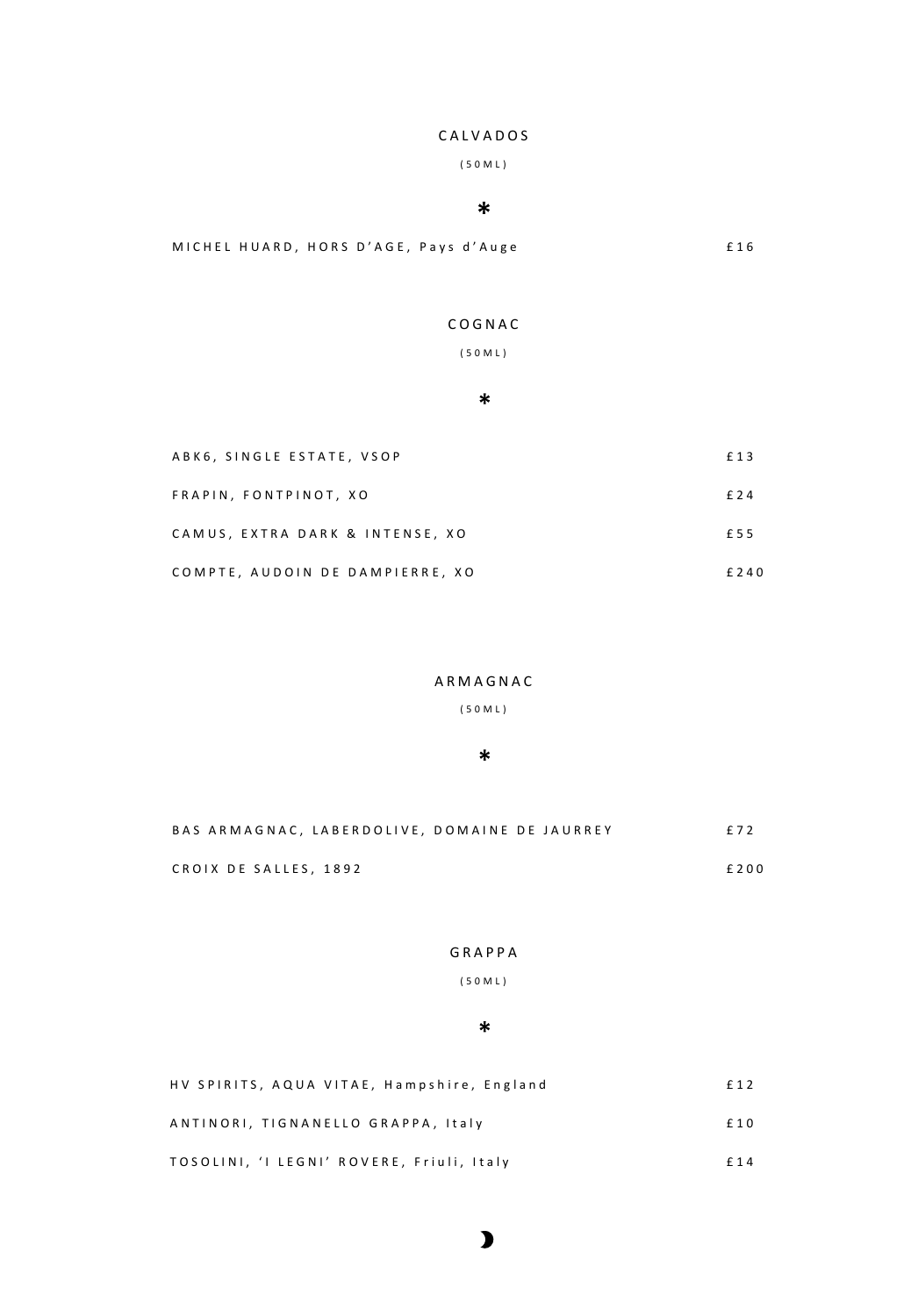## SCOTCH & ENGLISH WHISKY

#### $(50ML)$

### $\ast$

| BRUICHLADDICH, BARLEY 2012, Islay Single Malt               | £14   |
|-------------------------------------------------------------|-------|
| SPRINGBANK, 10 YEARS, Campbeltown Single Malt               | £14   |
| KILCHOMAN, SANAIG, Islay Single Malt                        | £16   |
| AUCHENTOSHAN, 18 YEARS, Lowland Single Malt                 | £16   |
| ARBIKIE, 1792, SINGLE GRAIN RYE, Highland                   | £ 28  |
| CHIVAS REGAL, ROYAL SALUTE, 21 YEARS, Speyside Blended Malt | £30   |
| OCTOMORE 9.3, LOCAL BARLEY, Islay Single Malt               | £45   |
| GLENURY ROYAL 1971, 23 YEARS, Highland Single Malt          | £190  |
| PORT ELLEN 1978, 22 YEARS, Islay Single Malt                | £300  |
| GLENFARCLAS 1961, Highland Single Malt                      | £1200 |

#### IRISH WHISKEY

## $(50ML)$

## $\ast$

| GREEN SPOT, CHATEAU MONTELENA FINISH, Single Pot     | £18     |
|------------------------------------------------------|---------|
| TEELING. BRABAZON BOTTLING. PORT FINISH. Single Malt | £19     |
| WATERFORD, LUNA 1.1, BIODYNAMIC, Single Malt         | $f$ 2 7 |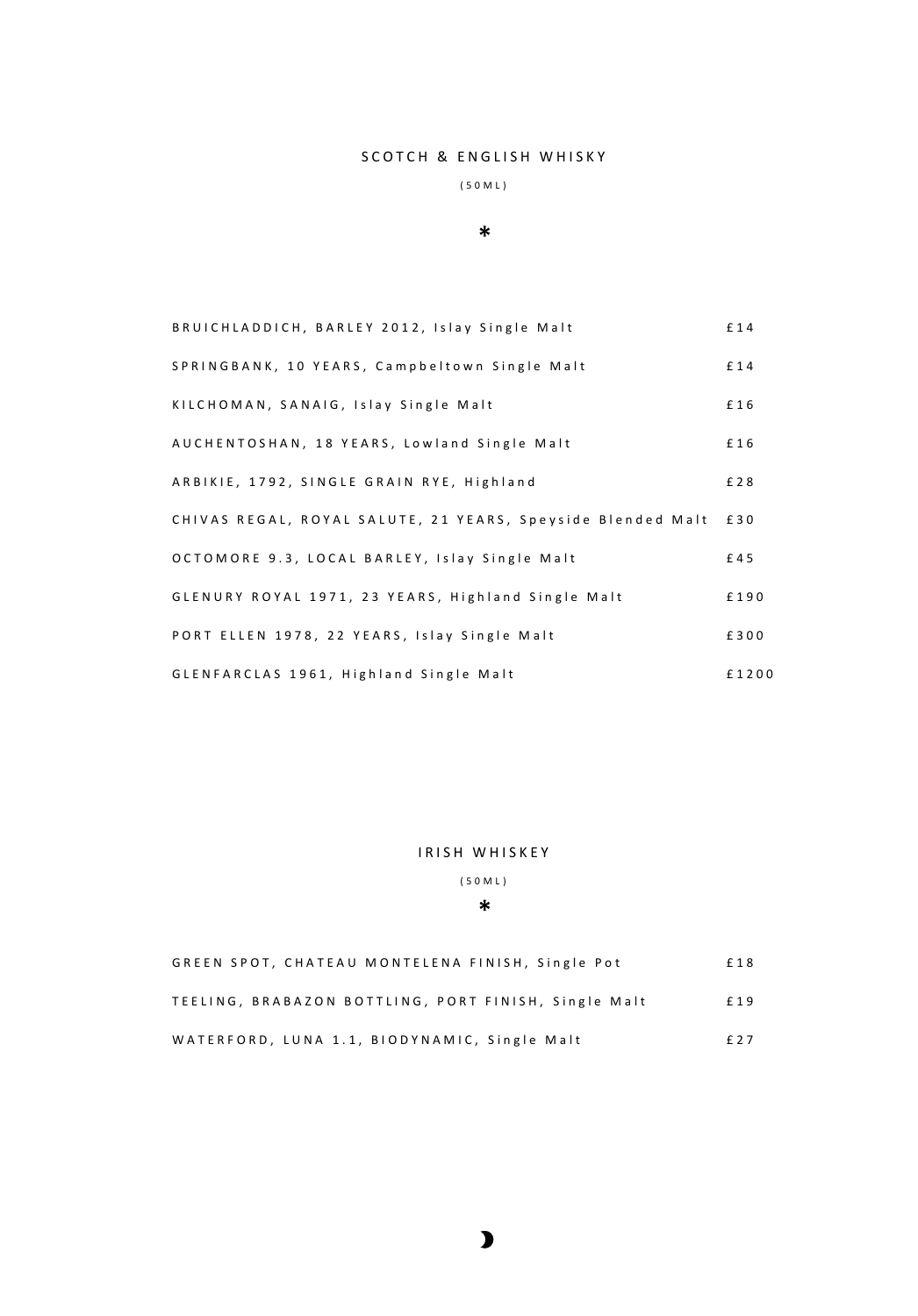### A MERICAN WHISKEY

#### ( 5 0 M L )

#### $\ast$

| ELIJAH CRAIG, SMALL BATCH, Bourbon | £12  |
|------------------------------------|------|
| LOT 40, Rye                        | £12  |
| MICHTERS, Bourbon                  | £16  |
| MICHTERS, Straight Rye             | £16  |
| WHISTLE PIG, 10 YEARS, Rye         | £25  |
| GEORGE T STAGG, 2010, Bourbon      | £170 |

## JAPANESE WHISKEY

#### ( 5 0 M L )

#### $\ast$

| NIKKA, YOICHI, Single Malt               | £ 2 0 |
|------------------------------------------|-------|
| SUNTORY, YAMAZAKI, 18 YEARS, Single Malt | £140  |

## " WITH FREEDOM, BOOKS, FLOWERS, AND THE MOON, WHO COULD NOT BE PERFECTLY HAPPY?" *— O S C A R*

SINGLE MEASURES ARE AVAILABLE UPON REQUEST

## $\mathbf{\mathbf{b}}$